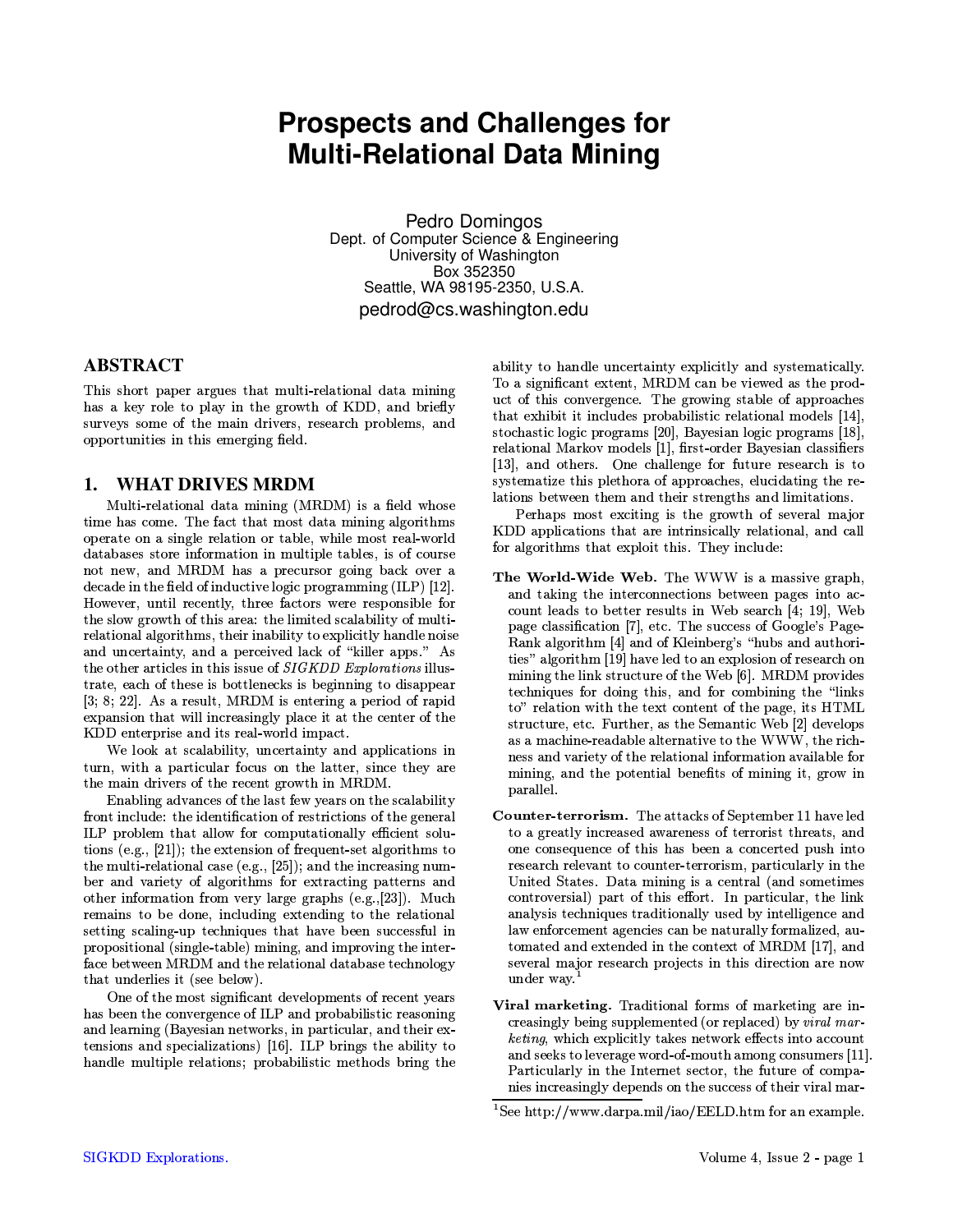keting plans. Devising them properly involves modeling the interactions among consumers and between consumer attributes and product characteristics, which is fundamentally an MRDM task.

- Social networks. More generally, the field of social network analysis [26], which focuses on modeling the relations between social actors, is relevant to all the above applications, and is a prime client for MRDM. The quantity of data available for building social network models is growing rapidly, and much progress can be expected if MRDM provides the necessary tools.
- Computational biology. ILP has had some notable successes in molecular biology applications (e.g., predicting carcinogenesis [24]). Most importantly, biology is fast progressing from the study of individual genes and proteins to the study of how they interact in the living cell. Modeling these interactions and their relation to the observable outcomes, and to the properties of the participating molecules, is a vast area for application of MRDM.
- Information extraction. The more text-based information becomes available online, the greater the potential impact of better information extraction (IE) techniques. IE is a fundamentally relational problem, not only because its goal is to populate databases from text, but because doing this successfully requires understanding the explicit and implicit relations among the entities the text is about  $[5]$ .
- Ubiquitous computing. The growth in the number and variety of devices that continuously produce data is a potential bonanza for KDD. Mining what goes on in a ubiquitous computing environment requires taking multiple types of objects and relations into account.

This list is by no means exhaustive, of course, but rather a representative sample.

#### $2_{-}$ **RESEARCH CHALLENGES**

The wealth of applications described in the previous section means that the demand for better MRDM solutions is high. However, many challenging research problems must be addressed if this demand is to be fully met. Issues that cut across all of the applications described, and where progress will consequently have the broadest impact, include:

Learning from networks of examples. Most ILP research has focused on problems where individual examples have relational structure, but examples are still independent of each other. For instance, an example might be a molecule, with the bonds between atoms as the relational structure, and the task being to predict whether the molecule is a carcinogen. However, arguably the most interesting and challenging problem in MRDM is that of dependences between examples. For example, molecules do not act independently in the cell; rather, they participate in complex chains of reactions whose outcomes we are interested in. Likewise, Web pages are best classified by taking into account the topics of pages in their graph neighborhood, and consumers' buying decisions are often best predicted by taking into account the influence of their friends and acquaintances. The space of models that

assume example independence is a minuscule fraction of the space of all possible models. Exploring the latter is likely to prove a very rich area for research. A productive direction may be to focus on limited dependencies, as Bayesian networks do for the propositional case.

- Learning from time-changing relational data. Many relational phenomena of interest take place over time (e.g., a shopper cruising through an e-commerce site, a terrorist group preparing an attack, the response of an organism's immune system to an infection). Temporal phenomena pose some of the most intriguing problems for MRDM. How can we model the appearance, disappearance, assembly and disassembly of objects, and the making and breaking of relations among them? The real world is obviously rife with such events, but they have not been addressed in traditional KDD. Further, learning and inference over time (e.g., in dynamic Bayesian networks) are known to be particularly difficult; performing them in relational domains is likely to pose both new challenges and new opportunities.
- Integration with traditional KDD. An oft-heard criticism of MRDM is that the problems it addresses could in principle be solved by traditional learners, if suitably formulated. This is akin to saying that high-level programming languages like Java and  $C++$  are not very useful, because the same programs could be written in assembly code. In finite domains, all multi-relational problems can indeed be reduced to equivalent propositional ones, but this does not negate the compact representation, modularity and scaffolding for learning and inference that relational approaches provide. Nevertheless, the emphasis in the MRDM literature has often been on the contrasts between relational and propositional approaches, which is understandable in a new field, but ultimately counterproductive. Emphasizing the continuity between the two will make widespread adoption of MRDM easier. Further, MRDM should build on the extensive research already done on propositional methods, by making it easy to plug them into MRDM algorithms. For example, probabilistic relational models should in principle allow any classifier as a node model, and Bayesian logic programs should in principle allow any classifier as a combining rule.
- Integration with databases. Traditionally, a single table for mining is extracted manually from a multi-relational database. Finding the best way to do this is often quite difficult, and can consume a large fraction of a KDD project's time. One of the great potential benefits of MRDM is the ability to automate this process to a significant extent. Fulfiling this potential requires solving the significant efficiency problems that arise when attempting to do data mining directly from a relational database, as opposed to from a single pre-extracted flat file. Although the study of this problem began with traditional  $KDD$  (e.g., [15]), many challenging new issues arise in the MRDM context. For example, it would be desirable to support automated ad hoc search over join paths, effectively assembling many different tables for learner modules on the fly, but a traditional RDBMS is too slow for this. Extending streaming-data and approximate querying approaches (e.g., [10]) to the MRDM domain is likely to be part of the answer. Another aspect is that, by look-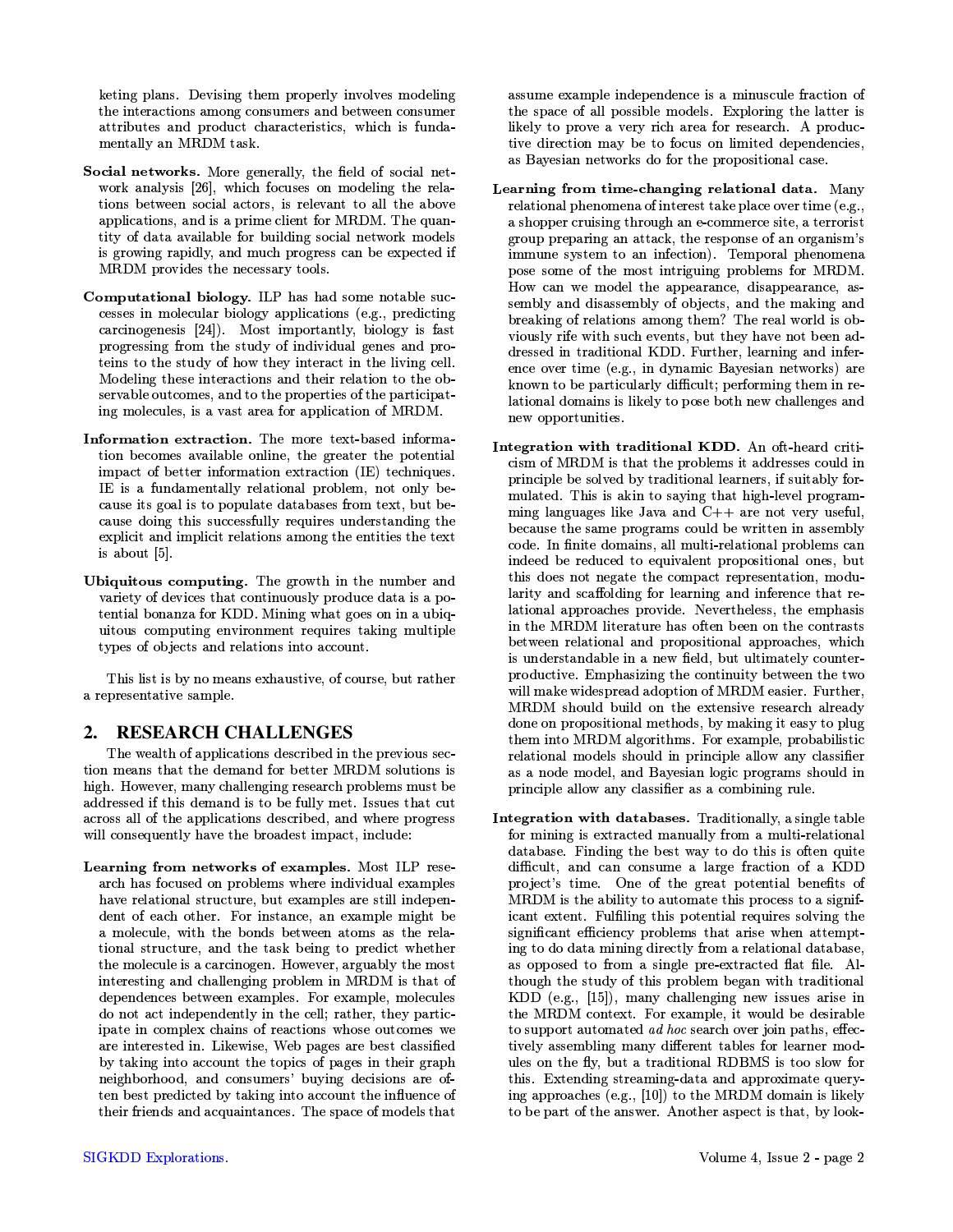ing directly at "unpacked" databases, MRDM is closer to the "real world" of programmers formulating SQL queries than traditional KDD. This means it has the potential for wider use than the latter, but only if we address the problem of expressing MRDM algorithms and operations in terms that are intuitive to SQL programmers and OLAP users.

- Learning from multiple sources of information. Data for MRDM often comes from multiple sources. They can be of many different types (e.g., relational databases, plain text, HTML, XML, audio, video, sensors, etc.). Even when they are of the same type, different sources of ten use different representations for the same entities, and can be of widely varying quality. We would like MRDM systems to be able to range autonomously over all sources relevant to their task, perhaps even discovering them on their own. Doing this requires figuring out automatically how the source contents map to the objects and relations of interest to the system. Giving multi-relational miners the ability to use meta-data and self-describing data is one step toward this. Another is using machine learning techniques to generalize from known mappings to unknown ones [9]. A third one is developing methods for automatically gauging the quality of information sources, by evaluating their responses to queries with known answers, by mapping them to sources of known quality, etc.
- Using domain knowledge. One of the most attractive features of ILP is its ability to naturally incorporate domain knowledge in the form of Horn rules and other statements in first-order logic. The incorporation of domain knowledge is essential to the success of any KDD project, and the more it can be done automatically, the lower the cost of the project, and the less time it will take. Unfortunately, domain knowledge in purely logical form is very hard to come by. Application domains are messy and complex, and so are experts' minds. If MRDM can take advantage of uncertain reasoning to absorb domain knowledge in less polished forms, this may greatly increase its range of applicability, and its success in the applications it tackles.
- Making the results of research accessible. One of the bottlenecks preventing the wider use of MRDM is the fact that relational algorithms tend to be much more involved and difficult to understand than propositional ones. This is doubtless partly the result of relational problems being intrinsically more complex. Nevertheless, MRDM researchers must strive to present their algorithms in the most accessible form possible, to devise frameworks and simplifying ideas that reduce the "delta" required to understand a new algorithm, and to continue and expand the practice of making easily-used software available.<sup>2</sup> Otherwise the uptake of MRDM by students and practitioners will necessarily be slow and uneven.

In the long term, KDD can only be said to have truly succeeded if mining data from multiple relations-as it is stored in databases—and combining it with knowledge expressed in rich and noise-tolerant languages becomes far easier than it is today. This places MRDM at the heart of KDD,

and means that the stakes are high for researchers working in this area. The next few years should be an exciting time.

### **REFERENCES 3.**

- [1] C. Anderson, P. Domingos, and D. Weld. Relational Markov models and their application to adaptive Web navigation. In Proceedings of the Eighth ACM SIGKDD International Conference on Knowledge Discovery and Data Mining, pages 143-152, Edmonton, Canada, 2002. ACM Press.
- [2] T. Berners-Lee, J. Hendler, and O. Lassila. The Semantic Web. Scientific American, May 2001.
- [3] H. Blockeel and M. Sebag. Scalability and efficiency in multi-relational data mining. SIGKDD Explorations, 5, 2003. This volume.
- [4] S. Brin and L. Page. The anatomy of a large-scale hypertextual Web search engine. In Proceedings of the Seventh International World Wide Web Conference, Brisbane, Australia, 1998. Elsevier.
- [5] C. Cardie. Empirical methods in information extraction. AI Magazine,  $18(4):65-79$ , 1997.
- [6] S. Chakrabarti. Mining the Web: Discovering Knowledge from Hypertext Data. Morgan Kaufmann, San Francisco, CA, 2003.
- [7] S. Chakrabarti, B. Dom, and P. Indyk. Enhanced hypertext categorization using hyperlinks. In Proceedings of the 1998 ACM SIGMOD International Conference on Management of Data, pages 307-318, Seattle, WA, 1998. ACM Press.
- [8] L. De Raedt and K. Kersting. Probabilistic logic learning. SIGKDD Explorations, 5, 2003. This volume.
- [9] A. Doan, P. Domingos, and A. Halevy. Reconciling schemas of disparate data sources: A machinelearning approach. In Proceedings of the 2001 ACM SIGMOD International Conference on Management of Data, pages 509-520, Santa Barbara, CA, 2001. ACM Press.
- [10] P. Domingos and G. Hulten. Mining high-speed data streams. In Proceedings of the Sixth ACM SIGKDD International Conference on Knowledge Discovery and Data Mining, pages 71-80, Boston, MA, 2000. ACM Press.
- [11] P. Domingos and M. Richardson. Mining the network value of customers. In Proceedings of the Seventh ACM SIGKDD International Conference on Knowledge Discovery and Data Mining, pages 57-66, San Francisco, CA, 2001. ACM Press.
- [12] S. Dzeroski. Inductive logic programming and knowledge discovery in databases. In U. M. Fayyad, G. Piatetsky-Shapiro, P. Smyth, and R. Uthurusamy, editors, Advances in Knowledge Discovery and Data Mining, pages 117-152. AAAI Press, Menlo Park, CA, 1996

<sup>&</sup>lt;sup>2</sup>See http://www-ai.ijs.si/~ilpnet2/systems for a list of publicly-available ILP systems.